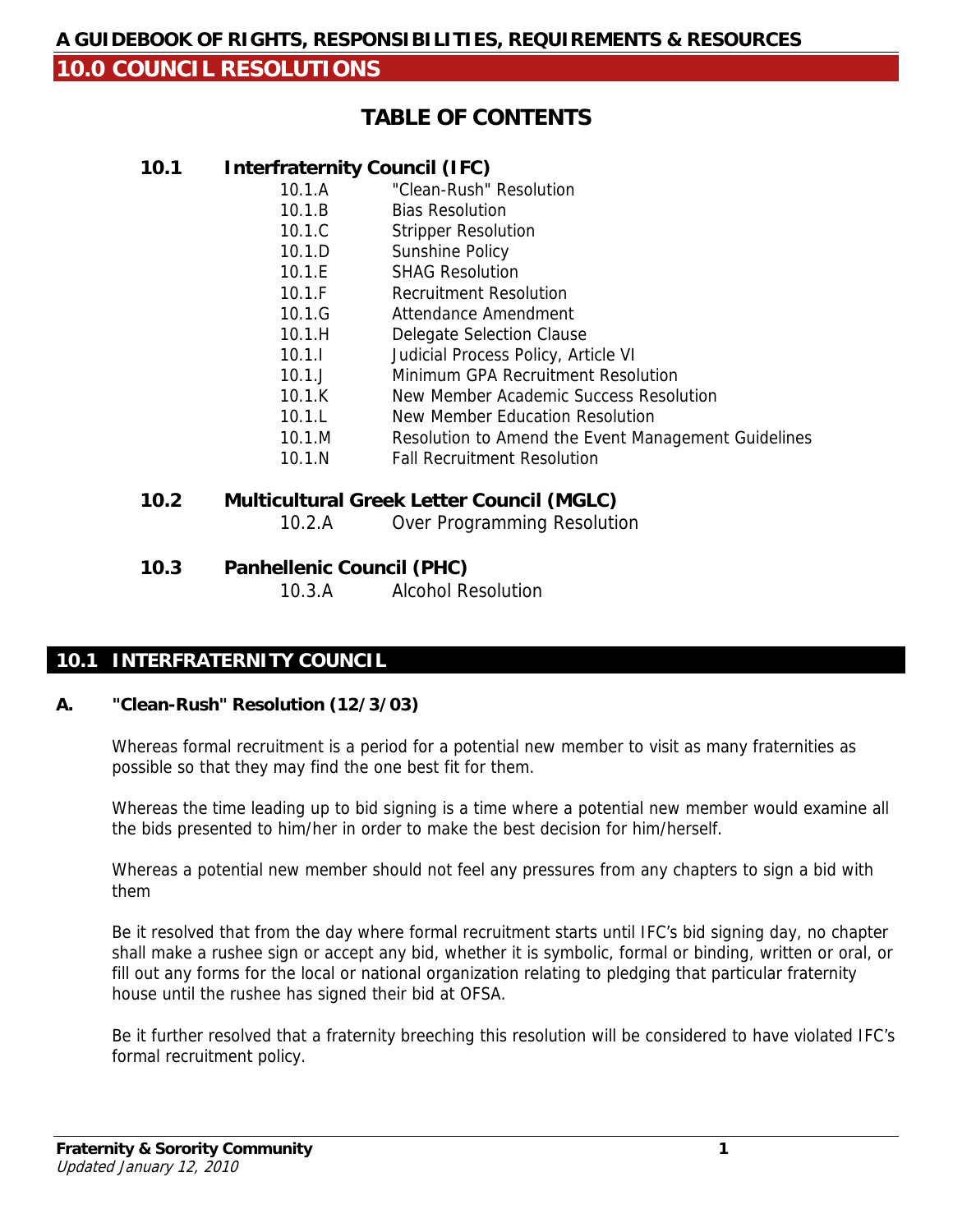#### **B. Bias Resolution (3/10/04)**

WHEREAS, The Cornell University InterFraternity Council encourages all chapters and chapter members to uphold our Greek community values of ethical leadership, scholarship, fellowship, service, and character;

WHEREAS, The Cornell University InterFraternity Council seeks to enhance the unity between and within the InterFraternity Council, the Interfraternity Council, and the Multicultural Greek Letter Council through diversity education and awareness;

WHEREAS, Negative stereotypes on the basis of race, religion, sexual orientation, disabilities, or gender inhibit both the progression towards unity within the InterFraternity Council, the Panhellenic Association, and the Multicultural Greek Letter Council and the fellowship of our members;

Be it resolved, That the InterFraternity Council does not support actions or events that portray such negative stereotypes.

#### **C. Stripper Resolution (2/23/05)**

WHEREAS, The Cornell University Panhellenic Association, Interfraternity Council, and Multicultural Greek Letter Council encourage all chapters and chapter members to uphold the values of the Greek Community of intellectual life, personal growth, mutual support, and respect;

WHEREAS, the actions of an individual chapter reflect upon the entire Greek Community;

WHEREAS, using chapter funds to host strippers in a chapter facility is not consistent with the values of the Greek Community as a whole;

WHEREAS, the Strategic Plan states that the Greek Community of Cornell University exists to cultivate the intellectual, social and ethical development of our members in an environment of freedom with responsibility;

WHEREAS, The Cornell University Panhellenic Association, Intrafraternity Council, and Multicultural Greek Letter Council are self-governing bodies and uphold the duty to align our activities and events with our underlying mission and purpose.

Be it resolved, that it is the responsibility of each chapter as a part of the entire Greek Community to evaluate the nature of their events to ensure that they are consistent with the values of their organization and its place in the Greek Community.

Be it resolved, that the accountability for such events shall fall on the individual chapter, its alumni, and its national organization.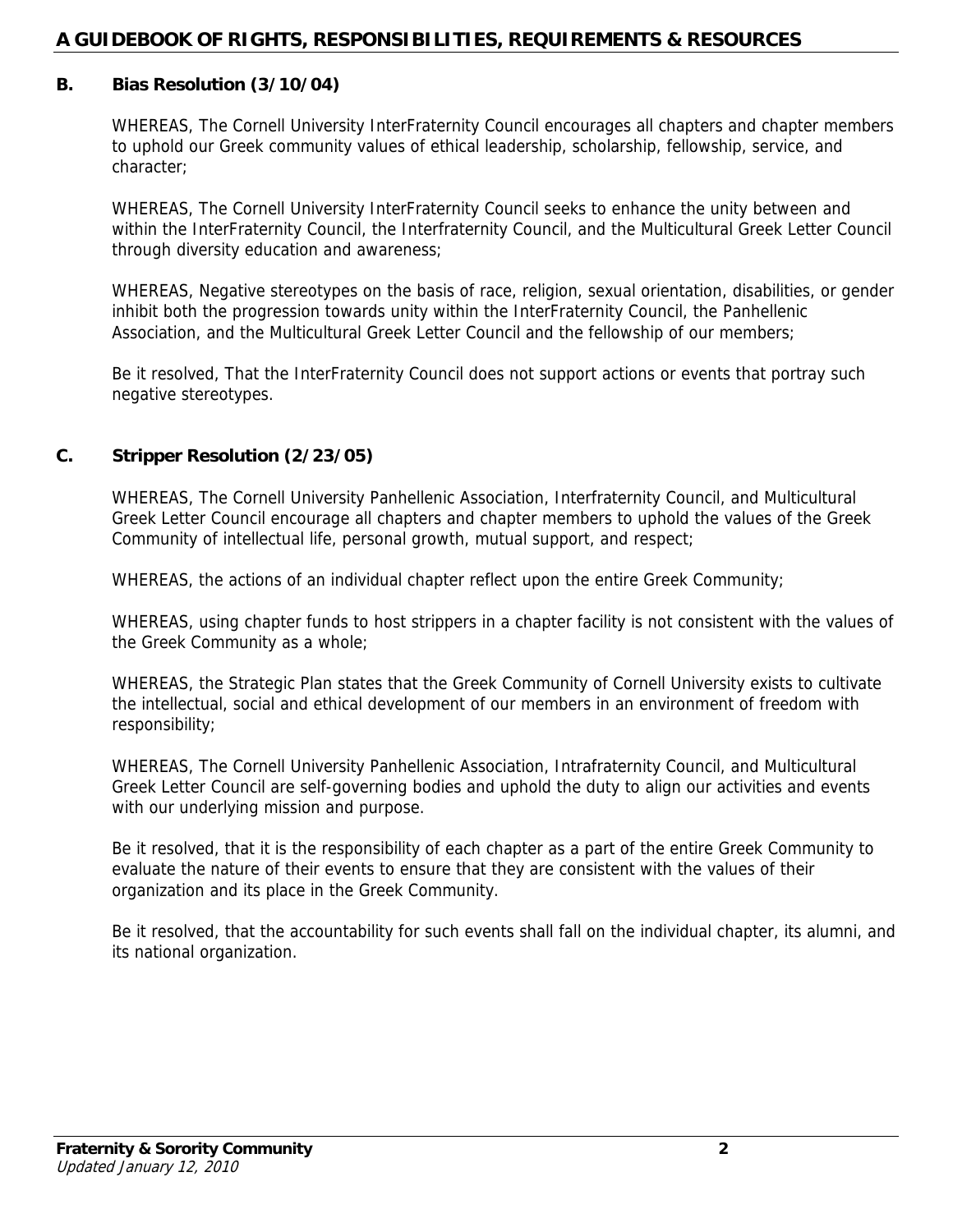#### **D. Sunshine Policy (9/21/05)**

WHEREAS, The Greek Judicial System aims to promote a safe fraternity and sorority community that promotes student health and well-being.

WHEREAS, the Greek community supports a "Sunshine Policy" related to chapter misconduct that exhibits hazing and/or a threat or disregard for students' mental and physical health and safety.

Be it resolved, that such violations that result in a sanction will be publicly disclosed.

Be it resolved, that the decision of public disclosure shall fall under the judgment of the Greek Judicial Board.

#### **E. SHAG Resolution (11/2/05)**

The SHAG program is a pre-initiation requirement for all new-members of all sixty-six fraternities and sororities on Cornell's campus.

To book a SHAG presentation, simply go to www.shageducation.com, click "Book a Presentation," and complete the form.

You will receive and email confirmation within 24 hours.

There will be a \$100 penalty for failing to book a presentation or not having 75% new-member attendance.

#### **F. Recruitment Resolution (Passed 4/06, Addendum 1/08)**

WHEREAS, Cornell University (the University), Fraternity Nationals, NIC, CUPD, and Interfraternity Council (IFC) expect a dry, substance free recruitment week, and that Federal Law will be imposed during formal recruitment week

WHEREAS, recent trends indicate that there has been an increase in alcohol related hospitalizations AND arrests during the formal recruitment period

WHEREAS, IFC remains committed to self governance and safety, throughout the year, and in particular during the formal recruitment period

WHEREAS, the IFC is committed to self-imposed reform, in relation to its commitment to sovereignty, rather than University administered change

WHEREAS, each individual chapter is committed to a sage and healthy environment and responsible for that environment for all each members and recruits

WHEREAS, the consumption of alcohol and the use of illegal substances is not conducive to a healthy recruitment environment where individuals can engage in meaningful conversation

WHEREAS, the IFC encourages all chapters and chapter members to be true to their values and to uphold the values of the Greek community of intellectual life, personal growth, mutual support, and respect throughout the academic year and in particular during the formal recruitment period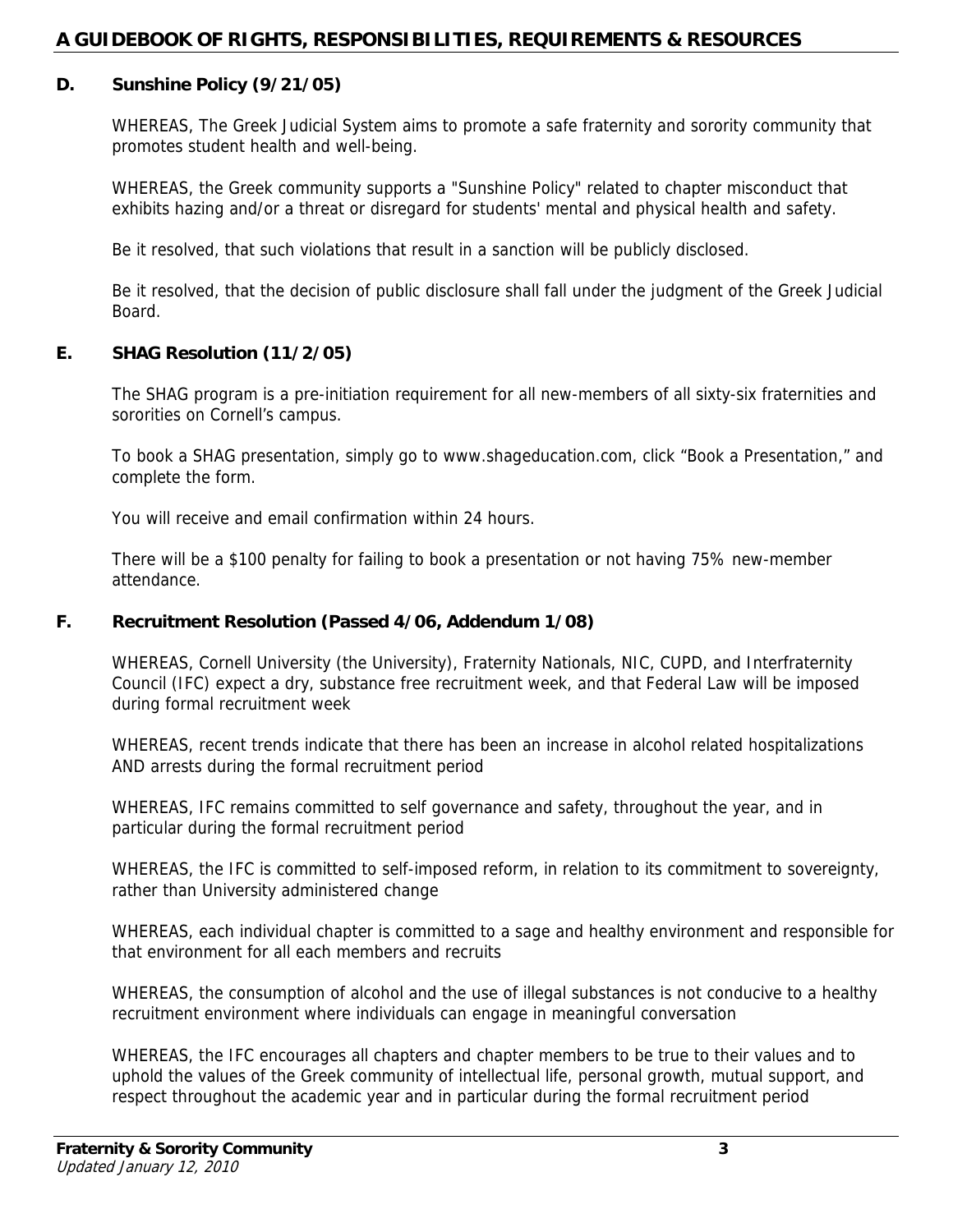WHEREAS, the negative actions of an individual chapter can reflect poorly upon the entire Greek Community as well as the University in general

Be it resolved that from the day where the formal recruitment period begins, the following time changes will be implemented to the formal recruitment period:

- 1. On Tuesday, smokers will be held from 12-3pm or 3-6pm
- 2. On Wednesday, smokers will be held from 12-3pm or 3-6 pm. Contacts will be held from 8- 10pm
- 3. On Thursday, smokers will be held from 12-3pm or 3-6pm
- 4. On Friday, smokers will be held from 1-3pm or 305pm. Contacts will be held from 8-10pm

Be it further resolved that each Chapter, in order to hold an evening events will register directly through the IFC Executive Board, during the formal recruitment period. An evening event is to be held between 10pm – 1am only. Hired third-party security will monitor every chapter as well as specificed Collegetown residences to ensure adherence to the agreed upon policy, with guidance from the IFC Executive Board.

Be it further resolved that any chapter that informally registers is expected to adhere to the Event Management Guidelines Policy.

Be it further resolved that any chapter that fails to register events or fail to follow the Event Management Guidelines Policy in regards to its prohibition of hard alcohol and illegal substances will be subject to the following sanctions for the first violation:

- 1. Revocation of 1 day of formal recruitment period, constituting a period of smokers, contacts, and evenings event
- 2. Automatic Eight Week Social Probation
- 3. A monetary fine of \$1000 against the violating chapter

Be it further resolved that a chapter that receives these sanctions shall have the opportunity to appeal the decision with the IFC Judicial Board. Once a case is made and evidence, statements, and reports are presented by a chapter, the decision lies with the Judicial Board as would any other infraction of IFC policy. With the understanding that hard liquor is prohibited at all events, any chapter found to be violating this policy in any way will still face the immediate end of the event as well as the loss of a day of rush

Be it further resolved that any chapter which fails to register events or fails to follow the Event Management Guidelines policy in regards to its prohibition of hard alcohol and illegal substances for subsequent violation will be subject to the following sanctions:

- 1. Revocation of further formal recruitment events, including smokers, contacts, and evening events
- 2. Revocation of Slope Day and Homecoming privileges
- 3. Subject to IFC Judicial Review Board
- 4. Other judicial actions the University may independently decide to take

Be it further resolved that any chapter who registers events, but who fails to follow the Event Management Guidelines, excluding violations in use of hard alcohol or illegal substances, will be handled on an individual basis through the Greek Judicial Board, with possible subsequent or coterminous independent action by the University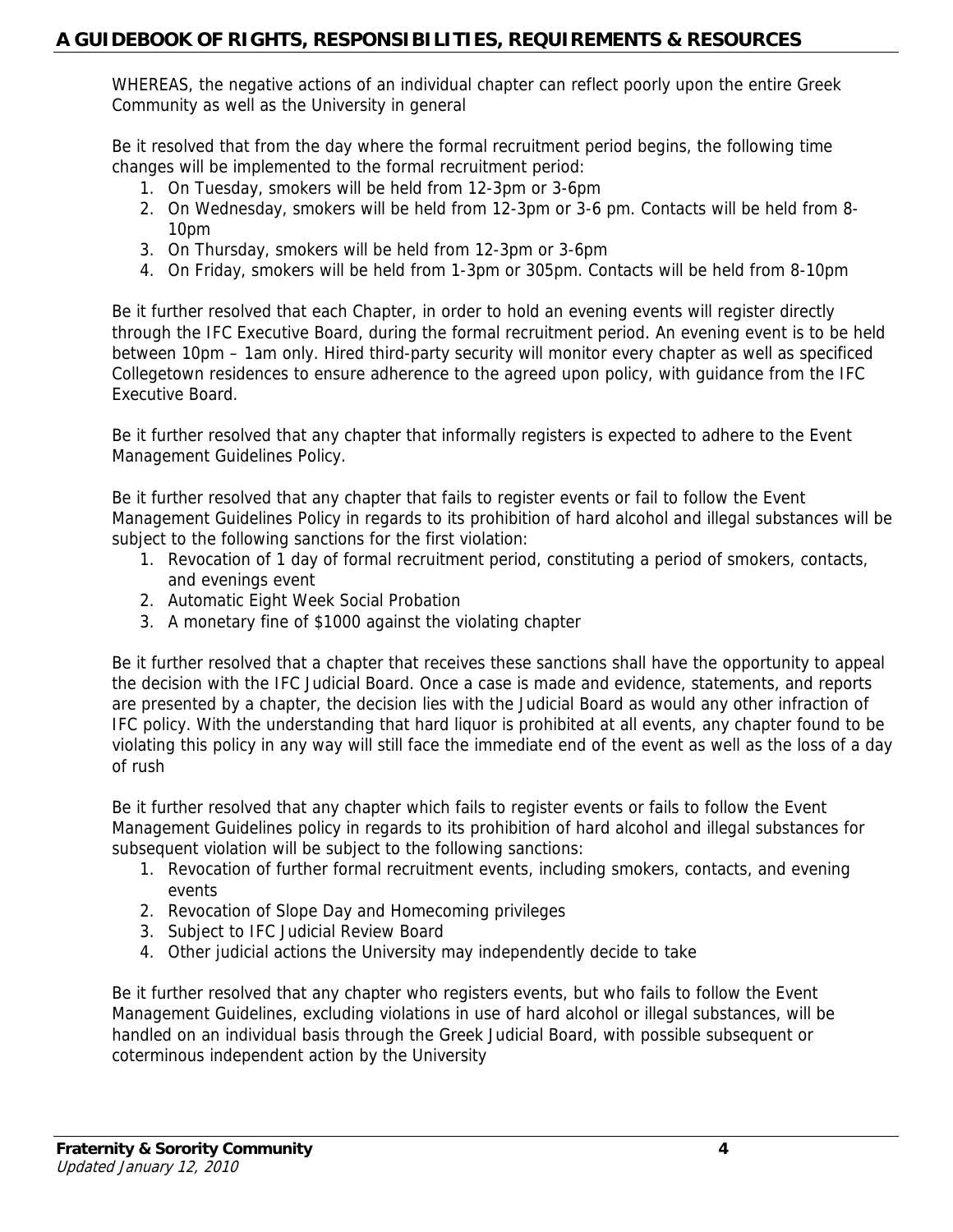Be it further resolved that for any off-campus (i.e. out of Ithaca) event to be registered, the IFC Executive Board must be supplied with proof of Third-Party transportation

Be it further resolved that a letter will be sent to each Chapter's Alumni Associations which will stress for said associations to find constructive ways to aide Chapters during the formal recruitment period

#### **G. Attendance Amendment**

Article VI: Standing

Section E. Meetings.

6. During any academic semester chapters are held to the attendance requirements listed below.

| Meetings missed per academic semester | <b>Fine</b> | <b>Action Taken</b>   |
|---------------------------------------|-------------|-----------------------|
| 1                                     | \$0         |                       |
| $\overline{2}$                        | \$100       |                       |
| 3                                     | \$100       |                       |
| 4                                     | \$300       |                       |
| 5                                     | \$500       | Social Probation      |
| 6                                     | \$700       |                       |
| 7                                     | \$900       |                       |
| 8                                     | \$1,100     | <b>Review Hearing</b> |
| 9                                     | \$1,300     |                       |
| 10                                    | \$1,500     |                       |
| 11                                    | \$1,700     |                       |
| 12                                    | \$1,900     |                       |
| 13                                    | \$2,100     |                       |
| 14                                    | \$2,300     |                       |

\* After a chapter misses its 5th meeting in one semester they will be put on social probation effective immediately. This will end once they have attended two meetings.

Note: After a chapter misses its fourth meeting in an academic semester, a member of the Executive Board is required to attend a chapter meeting to inform the members of that fraternity of their potential consequences if another meeting is missed.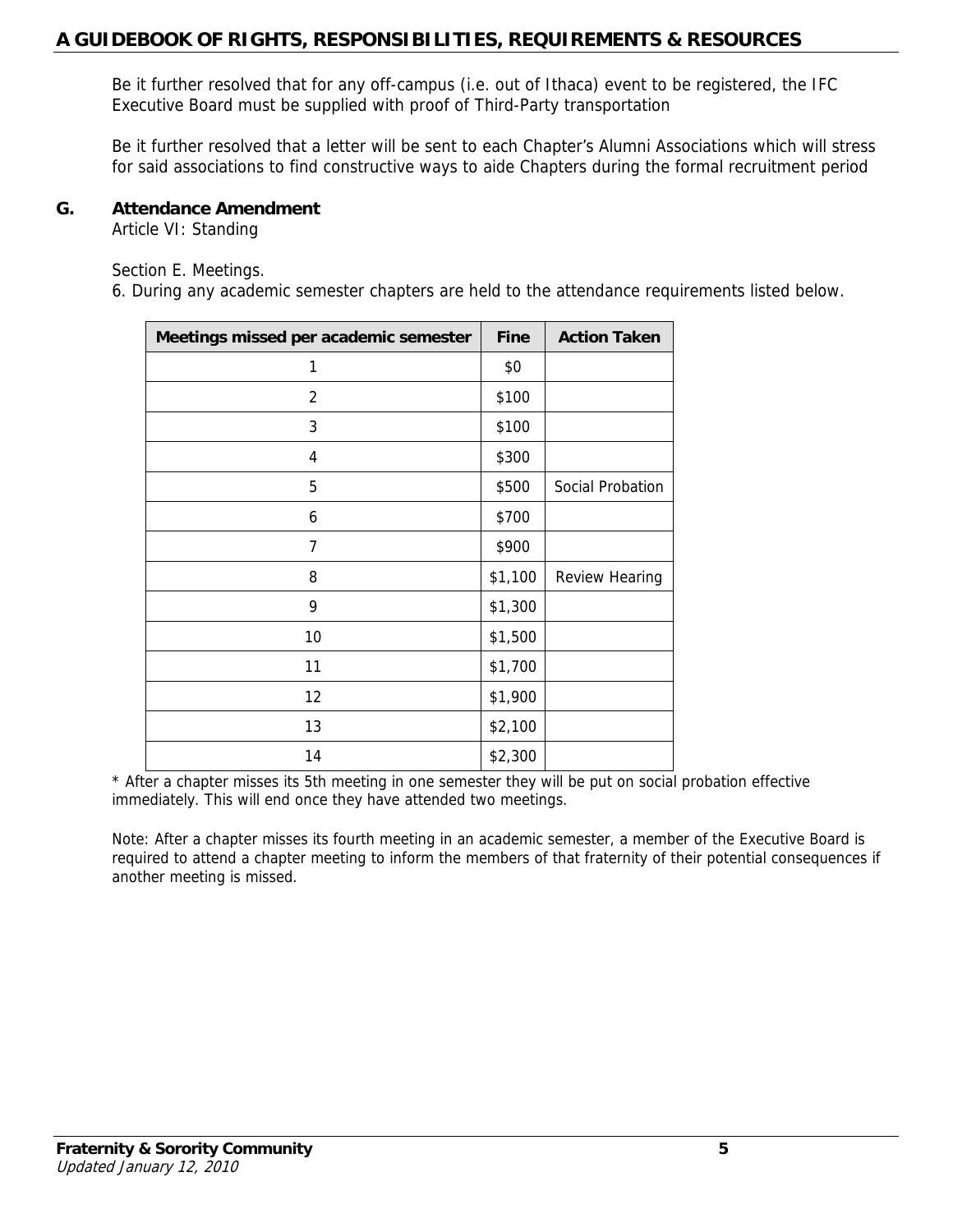# **H. Delegate Selection Clause (3/5/08)**

Article VI: Standing

Section E. Meetings. 6. Clause I

Chapters must inform the Interfraternity Council Executive Board of an IFC delegate within the first week of the academic semester. Attendance is then required by the chapter's President or this preselected delegate.

Note: In the rare occasion that both the President and delegate are unable to attend, the chapter is allowed to send another representative as long as the IFC Executive Board is given 24 hours notice and grants approval of the circumstances.

## **I. Judicial Process Policy, Article VI (3/08)**

## VI. Sanctions

Below is a list of educational sanctions that the Greek Judicial Board will utilize when determining an appropriate outcome for chapter misconduct.

## A. Educational/Remedial

The primary goal of the Greek Judicial System is educational in nature. The Fraternity and Sorority Judicial Board and respective judicial officers may design sanctions that are specific to an individual case when it is determined that educational or remedial value may result and the interests of the University community are maintained.

### B. Warning

In instances of less serious deviations from the University norms of conduct, the chapter may be formally warned of the possible consequences of continuing such behavior. No other specific action is taken unless further misconduct occurs. A "Warning" will remain active in a chapter's disciplinary file for one calendar year.

### C. Social Probation

This status is applied as a result of a breach of specific event management guidelines. Its primary effect is to suspend a privilege related to the nature of the offense and/or restrict access to specific campus facilities or programs. Chapters may petition to hold one registered social event during the sanctioned period of social probation (e.g., alumni event). After receiving the formal judicial decision, Chapters have one (1) week to submit their petition to their Council's respective Vice President for Judicial for review.

### D. Fine/Restitution

A fine may be levied to help support educational programs in the Greek community or to sponsor an intervention designed for chapter improvement. Restitution may be required for chapters that deface or steal property.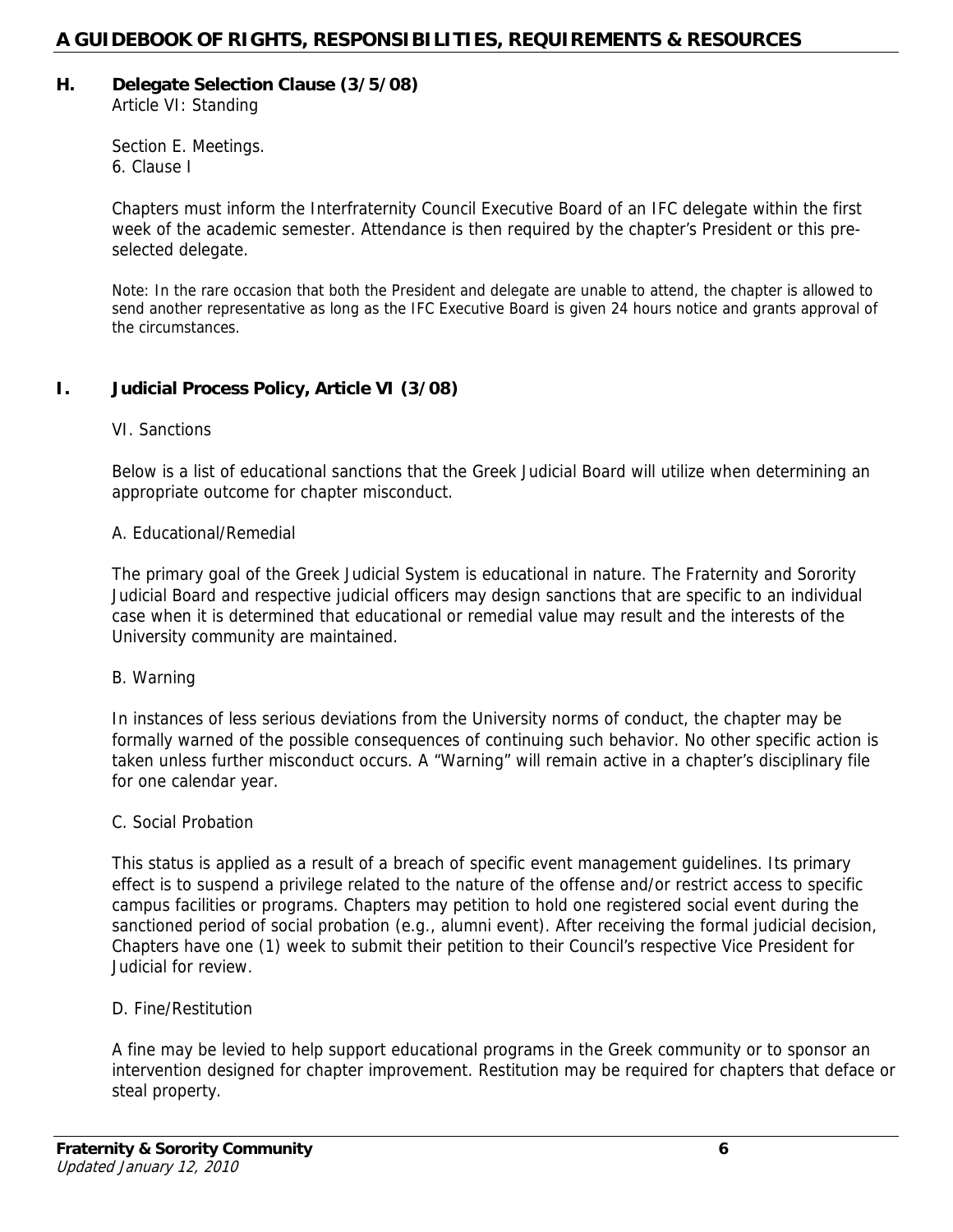#### E. Disciplinary Reprimand

This action is a formal admonition on behalf of the fraternity and sorority community and is intended to clearly document in a chapter's disciplinary file that its behavior has been deemed unacceptable.

#### F. Disciplinary Probation

This action constitutes a change in status where the organization is no longer in good standing, but continues to be recognized by the University. The chapter is permitted to retain recognition at the University, but under certain stated conditions depending upon the nature of the violation and upon the potential learning value that may derive from such a restrictive measure.

#### G. Loss of Recognition

The Associate Dean and the Greek Judicial Board always reserve the right to refer serious chapter misconduct to the Vice President for Student and Academic Services or his/her designee to review whether the chapter should be allowed to maintain its status as a recognized chapter. The Greek Judicial Board can recommend to the Vice President for Student and Academic Services that a chapter loses privileges associated with University recognition (Probationary Recognition) or that a chapter lose Full Recognition. Such determinations will be made pursuant to the Cornell University Recognition Policy for Fraternities and Sororities.

#### **J. Minimum GPA Recruitment Resolution (4/11/09)**

Whereas the members of the Cornell University Interfraternity Council recognize academics as a core value;

Whereas the members of the Cornell University Interfraternity Council find membership in a fraternity to be a privilege;

Be it therefore resolved that a minimum GPA of 2.25 is required to join a fraternity

Be it further resolved that, if a prospective member of a fraternity has a GPA below a 2.25, that individual may appeal to the Interfraternity Council and with the permission of the Interfraternity Council President and Vice-President for Recruitment be granted permission to join a fraternity.

This appeals process will consist of a written document describing the individuals majors, minors, concentrations, and extracurricular activities, why the individual is interested in joining a fraternity at Cornell University, why the individual feels they will be a positive addition to the Cornell Greek Community, why the individual was unable to maintain a cumulative GPA above a 2.25, and how the individual plans on increasing their GPA to a level above a 2.25 after joining a fraternity.

In the appeals process special consideration will be given to an individuals extracurricular activities as well as the mean GPA within their college or major.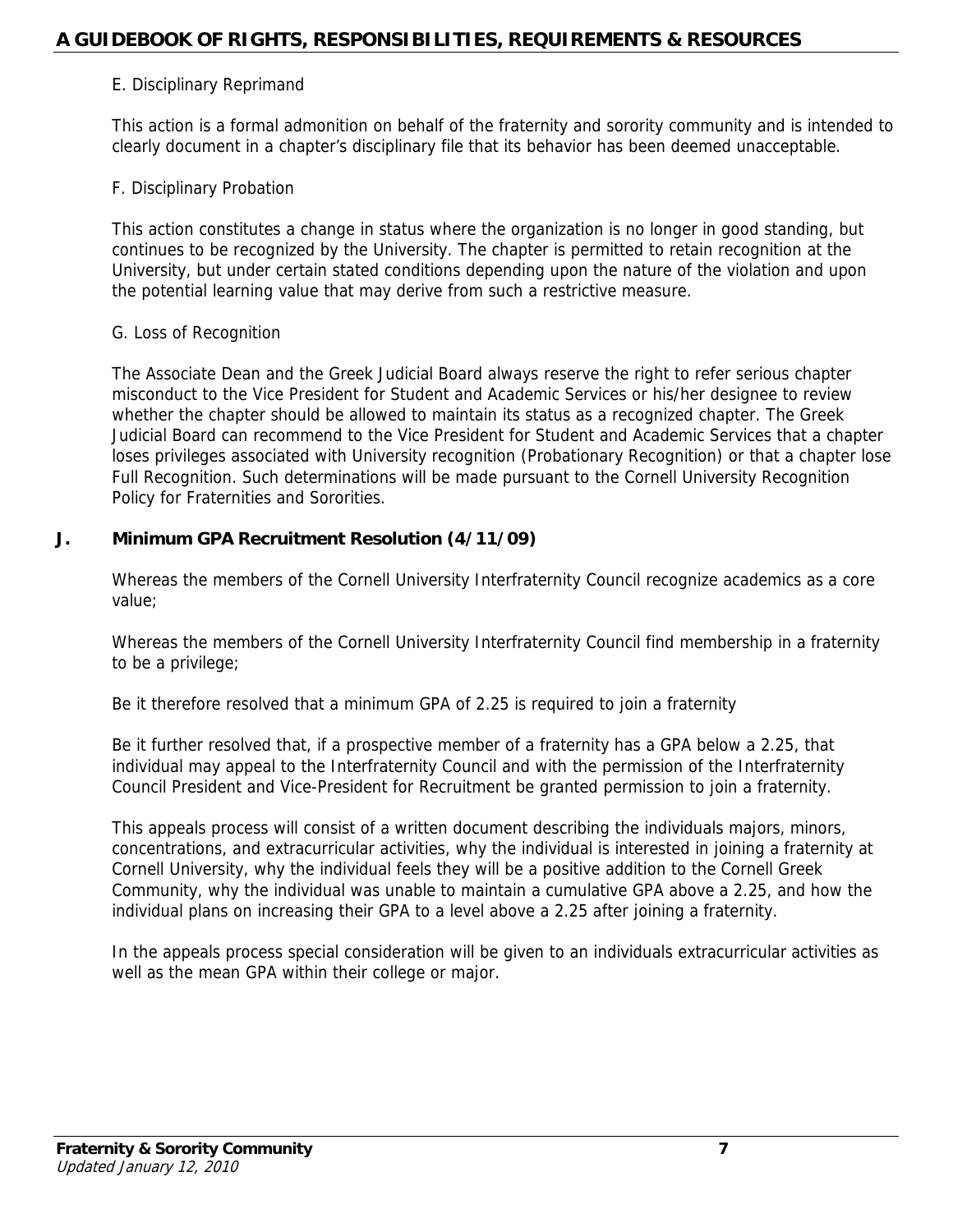#### **K. New Member Academic Success Resolution (4/18/09)**

Whereas the members of the Cornell University Interfraternity Council recognize academics as a core value;

Whereas the members of the Cornell Interfraternity Council recognize new members as any individuals who accept bids or who have been initiated during the current semester;

Whereas the members of the Cornell University Interfraternity Council understand that the academic responsibilities of its new members are a priority during the new member education process;

Whereas the members of the Cornell University Interfraternity Council understand that the new member education period is a time where chapters should work to teach and reinforce good study habits that improve the academics of it's new members;

Be it therefore resolved that if the average GPA of a new member class drops:

- $\Box$  0.3-0.4 grade points below the new member classes average cumulative GPA prior to membership a chapter will be subject to an automatic 4 weeks of social probation effective on the first day of classes the following semester
- $\Box$  0.4 grade points and above that classes average cumulative GPA prior to membership a chapter will be subject to an automatic 8 weeks of social probation effective the first day of classes the following semester

Be it further resolved that a chapter may appeal this decision to the Greek Judicial Board after citing extenuating circumstances that explain the drop in their new member classes GPA with special attention to new member classes with a total membership below 10.

#### **L. New Member Education Resolution (4/11/09)**

Whereas the members of the Cornell University Interfraternity Council find that the new member education process should be one based on values;

Whereas the members of the Cornell Interfraternity Council recognize new members as any individuals who accept bids or who have been initiated during the current semester;

Whereas the members of the Interfraternity Council find that the goal of the new member education process is to build a more competent and sustainable brotherhood;

Whereas the members of the Cornell University Interfraternity should work to follow the new member education processes recommended by their national organizations;

Whereas the members of the Cornell University Interfraternity Council recommend that chapters look to incorporate the following list of best practices into their new member education processes;

- □ Academic Mentors
- □ Study hours
- □ Scheduling new member events around the academic and extracurricular obligations of its new members
- □ A philanthropy and/or service event
- □ Programming through Cornell Outdoor Education
- □ Education of chapter and Interfraternity Council guidelines and regulations
- □ Non-alcoholic brotherhood and new member class bonding events
- □ Chapter History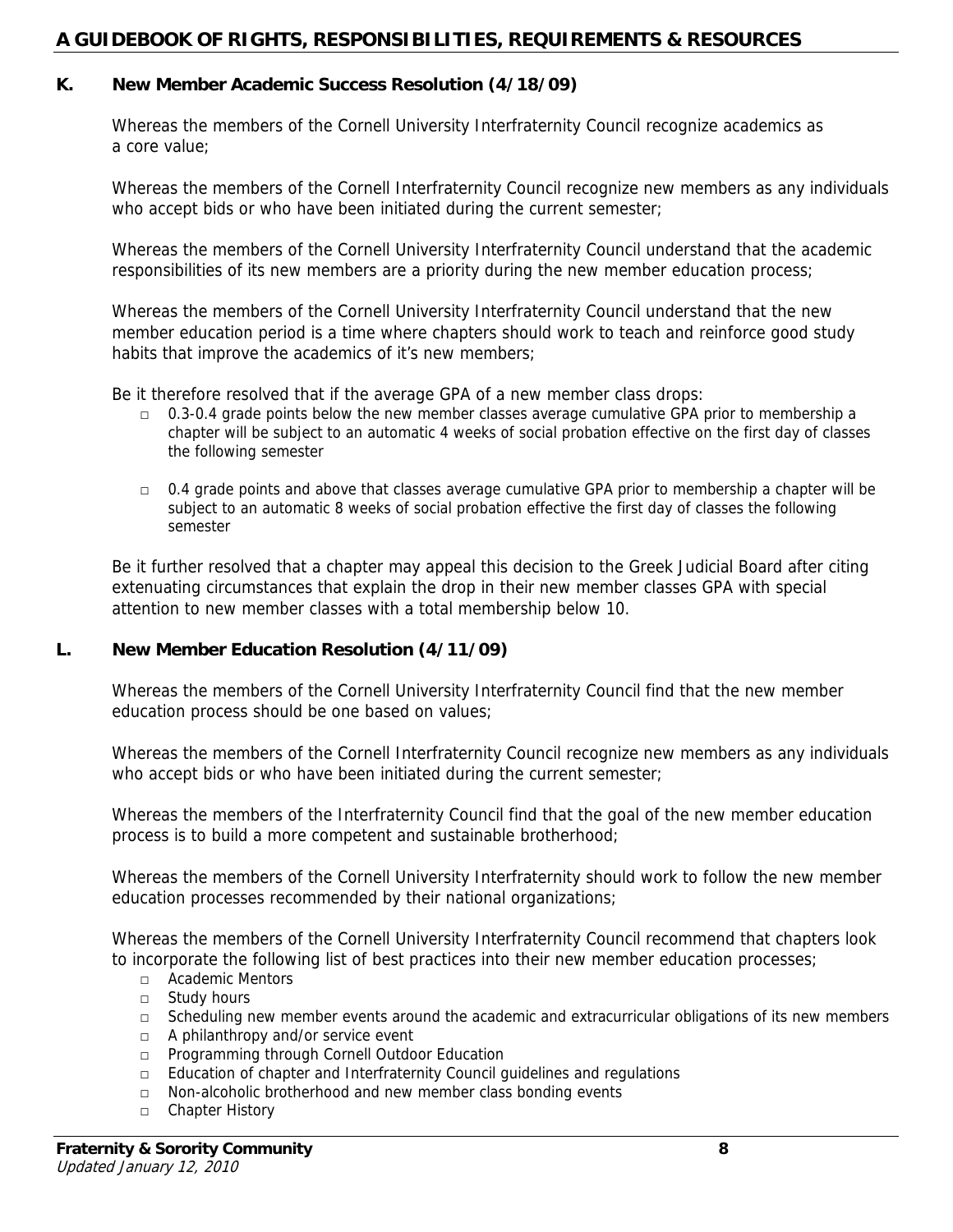Whereas the members of the Interfraternity Council find that hazing is not an efficient or acceptable part of the New Member Education process;

Whereas the members of the Cornell University Interfraternity Council accepts the definition of hazing as provided by Cornell University Campus Code of Conduct (Title Three, Section II, F):

"To haze a person. Hazing is defined as an act that, as an explicit or implicit condition for initiation to, admission into, affiliation with, or continued membership in a group or organization, could be seen by a reasonable person as endangering the physical health of an individual or as causing mental distress to an individual through, for example, humiliating, intimidating, or demeaning treatment; destroys or removes public or private property; involves the consumption of alcohol, other drugs, or other substances; or violates any of the policies of the university."

Whereas the members of the Cornell University Interfraternity Council understand that hazing includes but is not limited to:

- $\Box$  Forcing someone to eat food, even food he may like or enjoy, the eating of spoiled foods or raw
- □ onions, goldfish or anything an individual refuses to eat
- $\Box$  Publicly wearing apparel which is conspicuous and not "normally" in good taste
- □ Verbally abusing new members
- $\Box$  Playing extremely loud music or music repeated over and over or any other audible harassment
- □ Not permitting new members to talk for extended period of time
- □ Requiring or encouraging new member to act like animals or other objects
- $\Box$  Members messing up the house or a room for the new members to clean
- □ Forcing, requiring or endorsing new members to violate any University or National policy or any local, state, or federal law
- □ Throwing anything (whipped cream, garbage, water, paint, etc.) at an individual
- □ Theft of any property under any circumstances
- □ Assigning or endorsing "pranks", such as stealing, harassing other organizations
- □ Defacing trees, grounds, or buildings
- $\Box$  Conducting a mandatory new member-related activity between the hours of 12AM and 8AM or awakening individuals during these hours
- □ Sleep deprivation
- □ Forced nudity (full or partial) at any time
- $\Box$  Forcing or requiring new members to drink alcohol or any other substance
- □ Forcing new members to spend any amount of time in uncomfortable or cramped quarters
- □ Paddle swats/hitting of any nature

Whereas the members of the Cornell University Interfraternity Council understand that new members are especially vulnerable to peer pressure and a desire to conform to expectations during the new member process that may lead them to consent to activities that they do now feel comfortable with and would not consent to under normal circumstances;

Whereas the members of the Cornell University Interfraternity Council understand that hazing takes on varying levels of severity;

Be it therefore resolved hazing be defined by three (3) levels increasing in severity:

Level 1 Hazing: Any action performed by a new member or new member class that is requested, encouraged, or supported by an existing member or group of existing members that the Greek Judicial Board believes could be perceived as hazing as defined by this resolution and should not be present during the new member education process.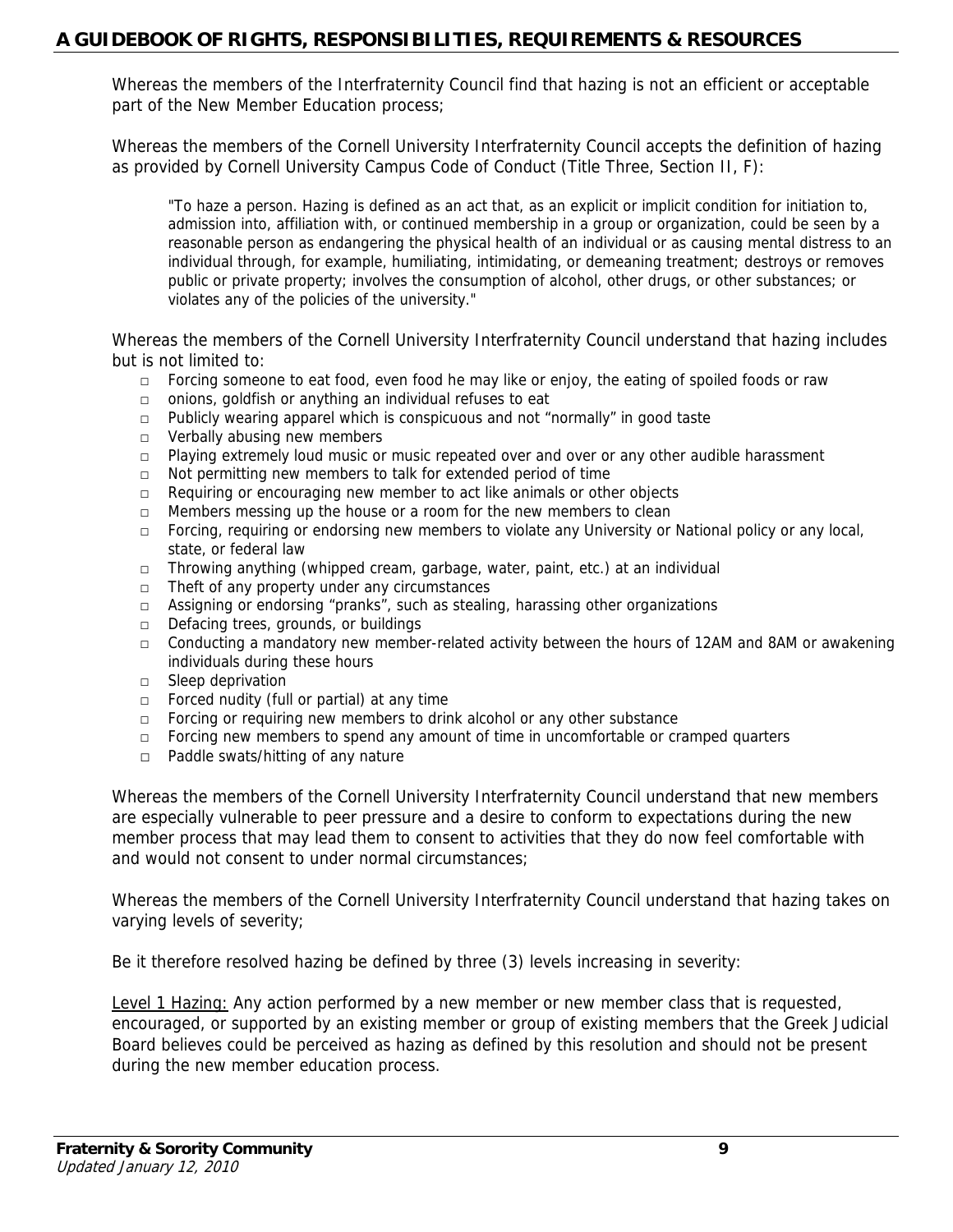Level 2 Hazing: Any action performed by a new member or new member class that is requested, encouraged, or supported by an existing member or group of existing members that the Greek Judicial Board clearly identifies as hazing as defined by this resolution and should not be present during the new member education process.

Level 3 Hazing: Any action performed by a new member or new member class that is requested, encouraged, or supported by an existing member or group of existing members that the Greek Judicial Board clearly identifies as hazing as defined by this resolution, that should not be present during the new member education process, and puts the health and safety of an individual in immediate danger.

Be it further resolved that the minimum sanction each level of hazing be:

#### Level 1 Hazing:

- □ An official warning
- □ An educational sanction
- □ \$100 fine

#### Level 2 Hazing:

- □ One year of disciplinary probation
- □ An educational sanction
- □ 4 weeks of social probation
- □ A \$500 fine
- $\Box$  If the Greek Judicial Board finds a chapter quilty of Level 2 Hazing twice in a 2 year period they will be referred to the Chapter Review Board with the recommendation that their University recognition be revoked for a minimum of one year.

#### Level 3 Hazing:

- $\Box$  Immediate referral to the Chapter Review Board with the recommendation that their University recognition be revoked for a minimum of one year.
- $\Box$  Immediate social probation until a decision is made by the Chapter Review Board.

#### **M. Resolution to Amend the Event Management Guidelines (4/11/09)**

1. Whereas the members of the Cornell University Interfraternity Council understand that large scale social events with alcohol place chapters at an increased level of liability;

Whereas the members of the Cornell University Interfraternity Council understand that it is neither a priority nor an obligation of their chapters to be the sole providers of nightly social events to Cornell University students;

Whereas the members of the Cornell University Interfraternity Council understand the need to ensure that recruitment is based on core values;

Be it therefore resolved that the Interfraternity Council amend the Event Management Guidelines by:

Inserting a new item labeled "b" to Article III, Section B(3) stating:

 $\Box$  Chapters are allowed to register a maximum of 3 Non-Catered Invites per semester.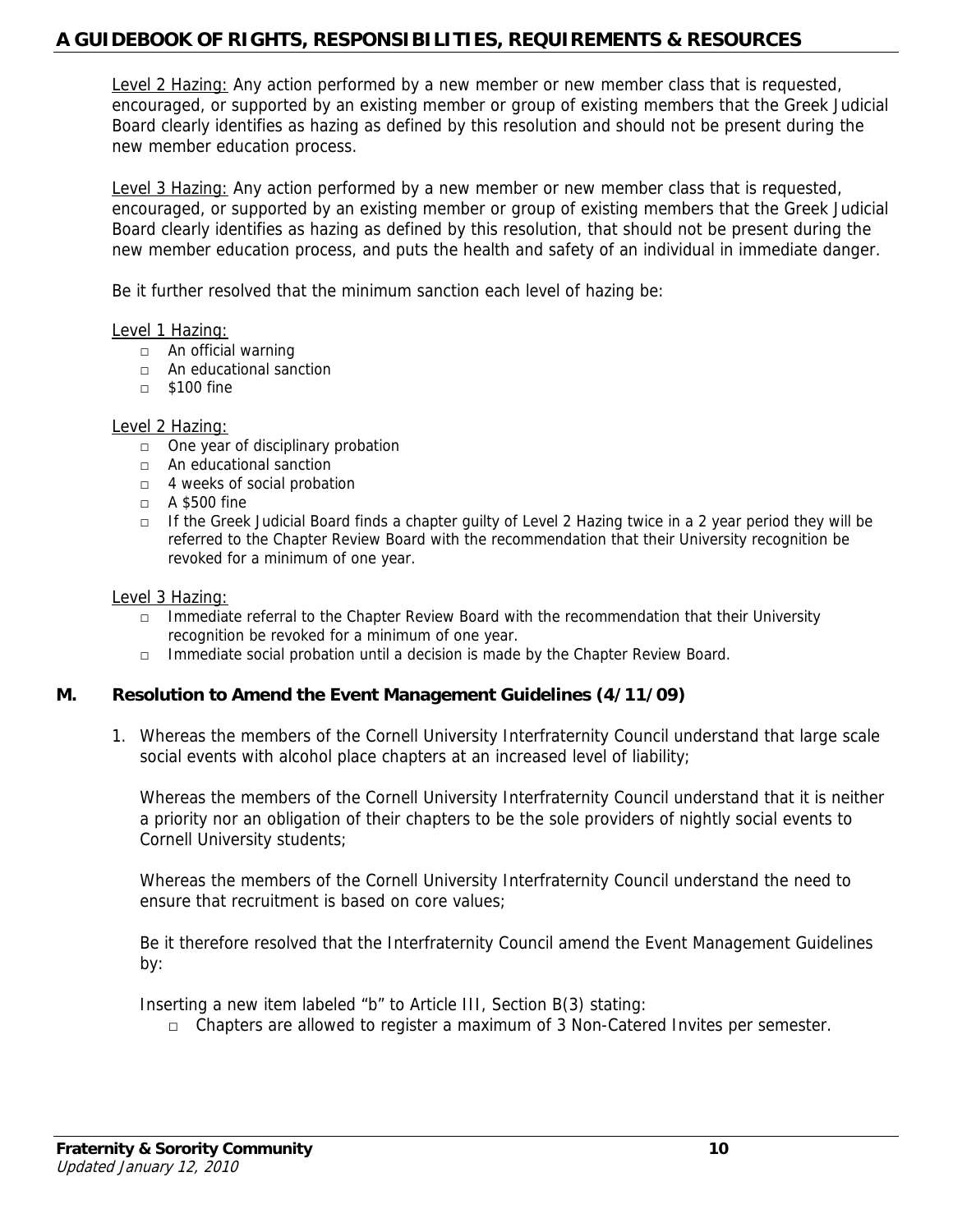2. Whereas the members of the Cornell University Interfraternity Council understand that outdoor social events can be conducted in a safe and controlled manner when certain guidelines and regulations are enforced;

Be it therefore resolved that the Interfraternity Council amend the Event Management Guidelines by:

□ Inserting Article III Section A(8) stating:

8. Outdoor event. Any event hosted on either (1) the physical grounds of a chapter facility; (2) balcony, patio, deck or other covered/uncovered outdoor area of the chapter facility. Outdoor events are by invitation only, have a ratio of one member per one guest with a cap of 150 people, and can be held between the hours of 12PM – 8PM.

□ Inserting Article III Section B(10) stating:

Additional requirements for registering Outdoor events with alcohol:

a. Events must be registered with the OFSA 3 weeks prior to the date of the event. b. A security plan for the event is to be delivered to the Interfraternity Council President and Interfraternity Council Vice President for Judicial Affairs three (3) weeks before the date of the event.

c. The Interfraternity Council President and Interfraternity Council Vice President for Judicial Affairs must approve the event. When necessary, the Interfraternity Council President and Interfraternity Council Vice President for Judicial Affairs are to consult with University and city officials regarding the logistics of an outdoor event. The Interfraternity Council President and Interfraternity Council Vice President for Judicial Affairs may require that changes be made to the event prior to their approval (i.e. hiring professional security to monitor the event)

- d. Chapters are required to obtain a noise permit for the event.
- e. The event area must be fenced in with only 1 entry and exit point.
- f. No alcohol can be present outside of the approved designated location
- $\Box$  Removing Article III Section D(6) stating: "No alcohol shall be served or consumed outdoors"

### **N. Fall Recruitment Resolution (4/11/09)**

Whereas the members of the Cornell University Interfraternity Council understand the need to ensure that recruitment is based on core values;

Whereas the members of the Cornell University Interfraternity Council want to enhance the freshman experience at Cornell;

Whereas the Cornell University Interfraternity Council understands the definition of potential new members to be any Cornell student that is not currently a member of a University recognized Greek chapter;

Be it therefore resolved that chapters will be granted the ability to hold value based recruitment events after in the fall after the third (3rd) Monday in October.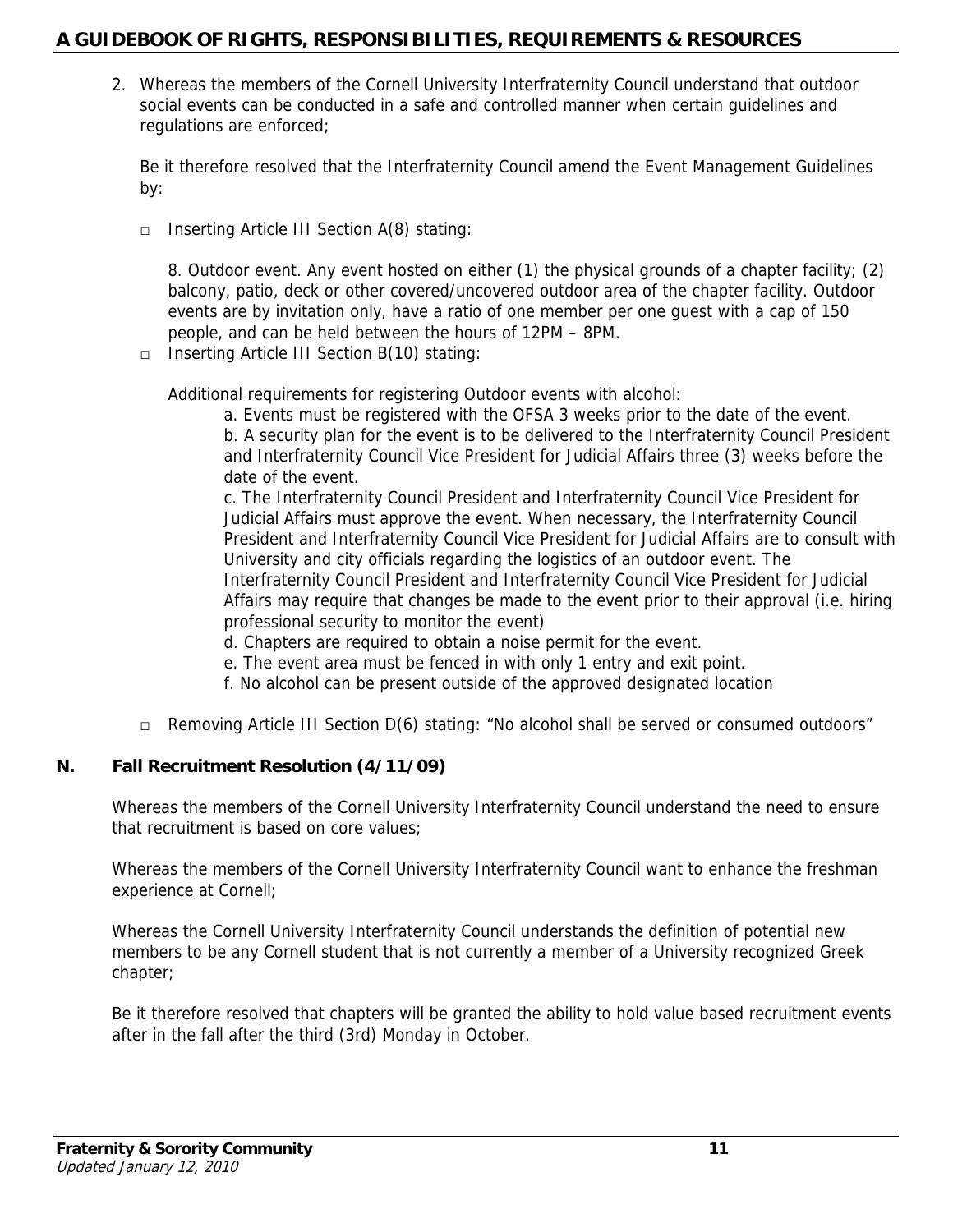Be it further resolved that the Interfraternity Council amend the Event Management Guidelines by:

- □ Inserting Article III Section A(9) stating:
	- 9. Recruitment Event. Chapters are able to hold these events in the fall semester after the third (3rd) Monday in October. These events are open to members of a chapter and potential new members only. The main goal of this event is the recruitment of new members and must be alcohol free. There is a cap of 150 people.
- □ Inserting Article III Section B(10) stating:
	- Additional requirements for registering Recruitment events
		- Chapters must submit an application to hold a Recruitment event 2 weeks prior to the event taking place to the Interfraternity Council President and Vice President for Recruitment
		- **Events must be alcohol free**

Be it further resolved that any chapter found to have alcohol present at a registered or unregistered recruitment event will be subject to a minimum of 6 weeks of social probation.

## **O. Resolution to Amend the Event Management Guidelines (10/21/09)**

Whereas the members of the Interfraternity Council are committed to constantly improving the health and safety of their social environments;

Be it therefore resolved that the Interfraternity Council amend the Event Management Guidelines by:

- □ Replacing the phrase in Article III Section E(3) stating "A regulated source of water is expected to be available for the duration of the event" with the phrase "Bottled water is expected to be available for the duration of the event."
- □ Inserting Article III Section E(6) stating "Individually packaged food/snacks are expected to be available for the duration of the event."
- □ Inserting Article III Section E(7) stating "Hand sanitizer is expected to be made available for the duration of the event."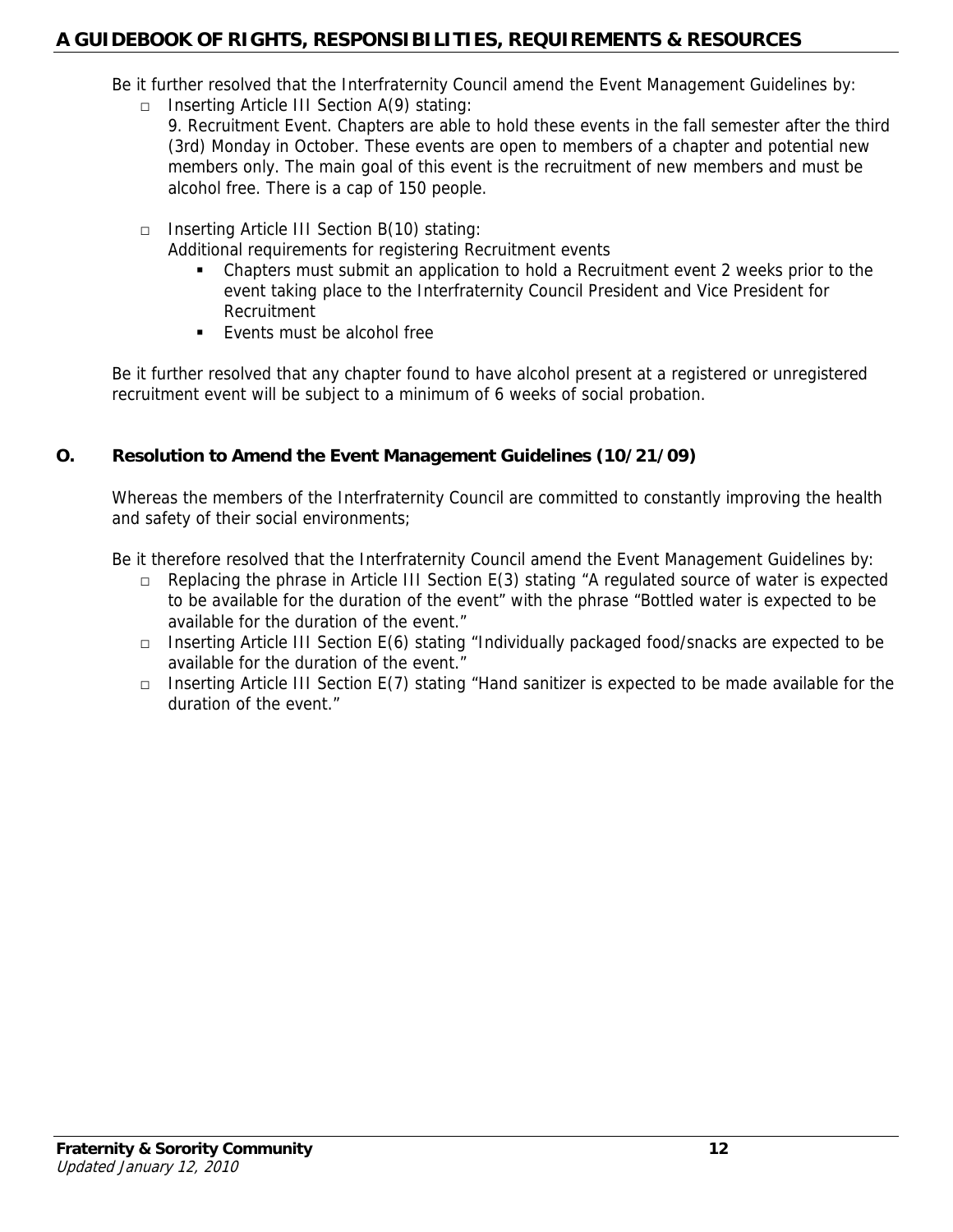## **10.2 MULTICULTURAL GREEK LETTER COUNCIL**

#### **A. Over Programming Resolution (3/11/09)**

WHEREAS, Across campus, cultural groups have the misconception that it's quantity over quality: the more programs you do, better off your organization is. Particularly with multicultural Greeks, we program on over 80% of the days during the academic year, reinforcing the myth of the EOY: the more we do, the more points we get, making our chapter the best of best.

This is not the case. There needs to be more quality programming, less programs thrown together just for the sake of filling all the days during your chapter's week of events and more planning and consideration in the programs we do. Enough is enough, and we need to move toward cooperation and understanding between our chapters so that we may focus more on what really matters: Academics, Community Service, Brother/Sisterhood, etc.

As a self-governing system and as the leaders on campus, in order for a community-wide change to occur we need to be trailblazers and lead by example.

THEREFORE, BE IT RESOLVED that the 17 Chapters of the Multicultural Greek Letter Council (MGLC) will limit the amount of programming each chapter does to selecting one weekend of events (Thursday – Sunday) rather than an entire week. All other dates are open for programming; however, chapters are limited to three (3) open programs outside of their major weekend of events, excluding small scale fundraisers (tabling, bake sales, etc.), community service events and recruitment efforts (closed socials, information sessions, etc.). In addition, if needed, chapters may petition to the Executive Board at least three weeks prior for any additional programs with special consideration given to co-sponsored events/programs.

Exclusionary Clause: Due to the Asian-Interest organizations' distinct programmatic practices, they: 1) will not reserve a weekend of events; 2) will be exempt from the limit of three; 3) will instead hold up to three programs per semester. The Asian-Interest Rush period is not included.